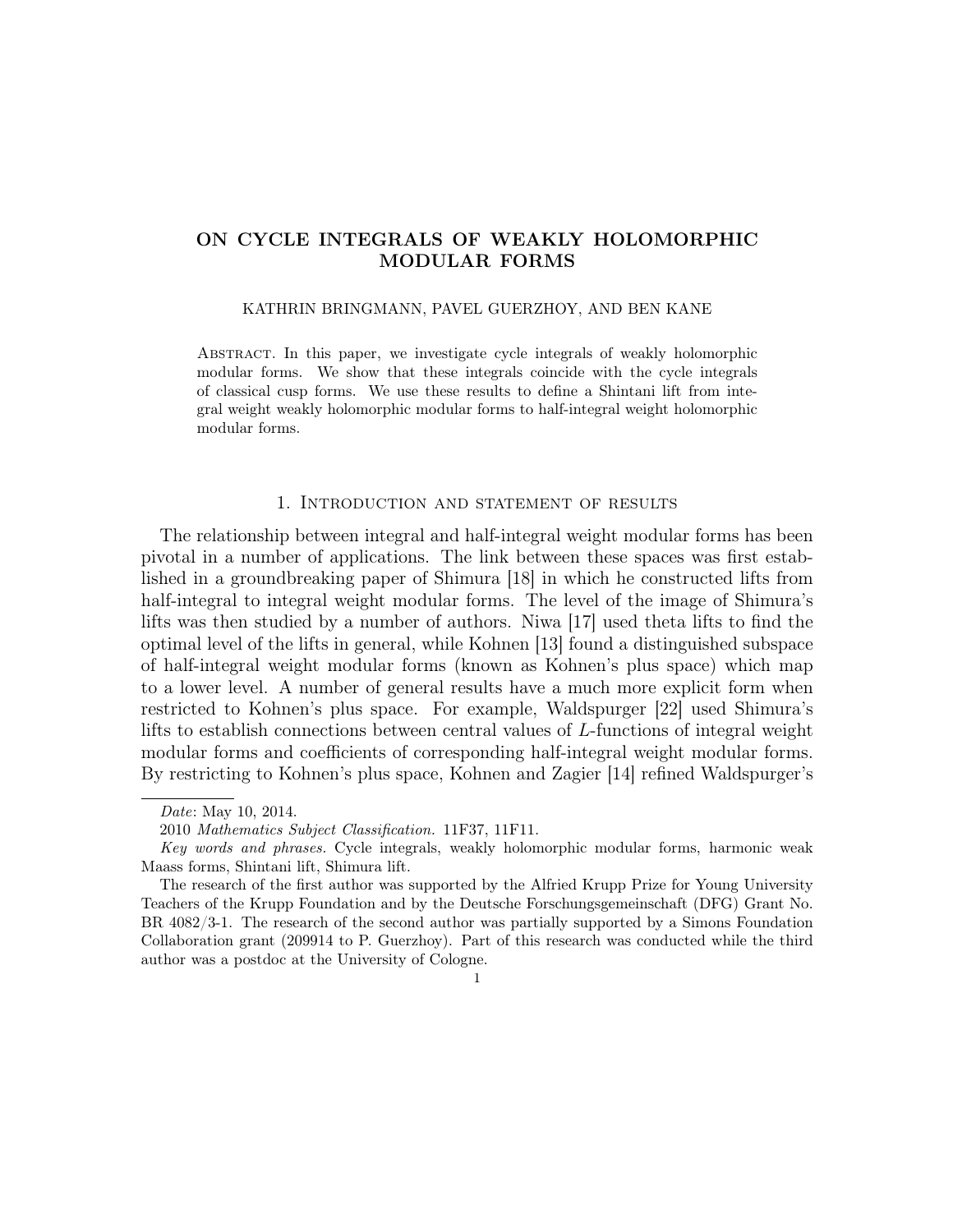formula [22] to determine an explicit constant which proved non-negativity of the central values of these L-functions. Waldspurger's formula [22] (and Kohnen and Zagier's variant [14]) also yields a link between the vanishing of central L-values of integral weight modular forms and coefficients of half-integral weight modular forms. Specifically, for each fundamental discriminant  $D$  and integral weight Hecke eigenform  $f$ , the central value of the Dth twist of the L-function of  $f$  vanishes if and only if the  $|D|$ th coefficient of a half-integral weight modular form related to f by the Shimura correspondence is zero.

More recently, Bruinier and Ono [5] proved that the central values of derivatives of L-functions vanish precisely when certain coefficients of a newer modular object, known as harmonic weak Maass forms, are algebraic.

Central to the theory built around integral and half-integral weight modular forms is a two-sided interplay between the Shimura lifts and lifts of Shintani [19] which map integral weight to half-integral weight modular forms. The Shintani lifts are defined in terms of certain cycle integrals, which are, roughly speaking, integrals of modular objects along geodesics defined by certain integral binary quadratic forms of positive discriminant. In particular, for a continuous function F satisfying weight  $2\kappa \in 2\mathbb{Z}$ modularity, the coefficients of the Shintani lifts are given as traces of cycle integrals of the type

$$
\mathcal{C}(F;Q) := \int_{C_Q} F(z)Q(z,1)^{\kappa-1}dz,\tag{1.1}
$$

where  $Q$  is an integral binary quadratic form of positive discriminant and  $C_Q$  is explicitly defined in Section 2. In [2], the authors related two families of cycle integrals coming from weight  $2 - 2k$  ( $k \in \mathbb{N}$  fixed throughout) harmonic weak Maass forms  $M$ . One family is formed with the traces of cycle integrals defining the  $\delta$ th Shintani lift of the weight 2k cusp form  $\xi_{2-2k}(\mathcal{M})$  (where  $\xi_{2-2k} := 2iy^{2-2k}\frac{\partial}{\partial \overline{z}}$  and  $\delta$  is a fundamental discriminant for which  $(-1)^{k} \delta > 0$ ). These cycle integrals were shown to be fundamentally equal to the traces of cycle integrals of a (non-holomorphic) weight 0 Maass form which is essentially built out of the  $(k-1)$ th (holomorphic) derivative of M. However, if one instead takes  $2k-1$  derivatives of M, then the resulting function is a weight 2k weakly holomorphic modular form (i.e., a meromorphic modular form whose only possible poles occur at the cusps). Cycle integrals of weakly holomorphic modular forms are well-defined and were first considered in [9], where an exciting connection between such cycle integrals and rational period functions was established. Since  $\xi_{2-2k}(\mathcal{M})$  and  $\mathcal{D}^{2k-1}(\mathcal{M})$  (where  $\mathcal{D} := \frac{1}{2\pi i}$  $\frac{\partial}{\partial z}$ ) are both weight 2k weakly holomorphic modular forms, it is natural to compare their cycle integrals.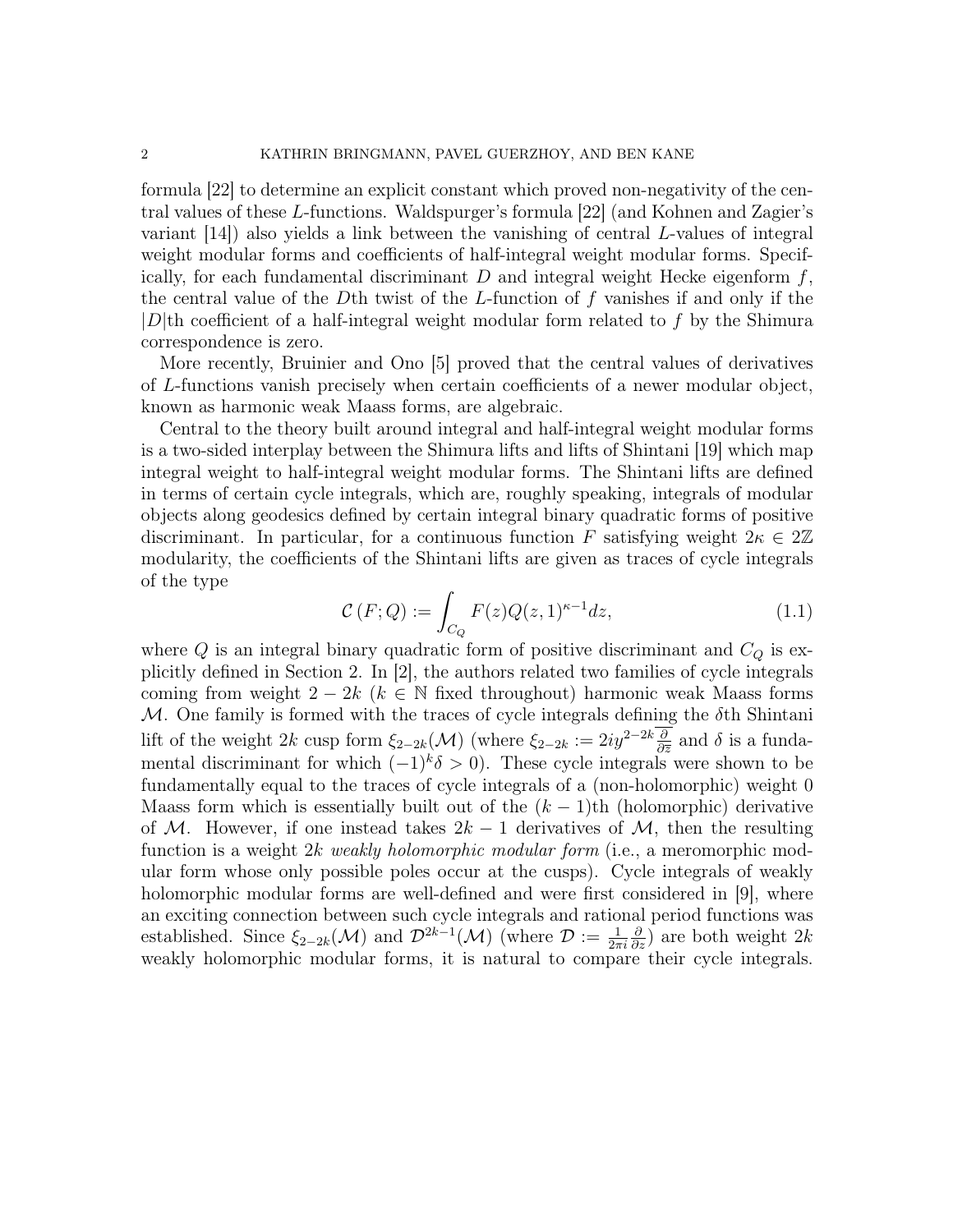Defining a regularization, which is necessary to guarantee covergence of (1.1) in the case that the discriminant of Q is a square, our first result is that these integrals in essence coincide for every element M in the space  $H_{2-2l}^{\text{cusp}}$  $_{2-2k}^{\text{cusp}}$  of harmonic weak Maass forms for which  $\xi_{2-2k}(\mathcal{M})$  is a cusp form.

**Theorem 1.1.** For every harmonic weak Maass form  $\mathcal{M} \in H_{2-2l}^{cusp}$  $\frac{cusp}{2-2k}$ , every discriminant  $D > 0$ , and every  $Q \in \mathcal{Q}_D$ , the cycle integrals satisfy

$$
\mathcal{C}\left(\xi_{2-2k}(\mathcal{M});Q\right) = -\frac{\left(4\pi\right)^{2k-1}}{\left(2k-2\right)!} \overline{\mathcal{C}\left(\mathcal{D}^{2k-1}(\mathcal{M});Q\right)}.
$$
\n(1.2)

Remark. Funke [10] has informed the authors that he is independently developing a different approach to the results of this paper. In his forthcoming work, he shows that the two forms  $\xi_{2-2k}(\mathcal{M})$  and  $-\frac{(4\pi)^{2k-1}}{(2k-2)!}\overline{\mathcal{D}^{2k-1}(\mathcal{M})}$  give rise to the same cohomology classes for the modular curve. Hence their cycle integrals coincide.

Note that the kernel of  $\xi_{2-2k}$  (namely, the space  $M_{2-2k}^!$  of weakly holomorphic modular forms) is non-trivial. In the special case that  $\mathcal{M} \in M^!_{2-2k}$ , Theorem 1.1 therefore immediately yields the following corollary.

Corollary 1.2. If  $G \in M^!_{2-2k}$ , then

$$
\mathcal{C}\left(\mathcal{D}^{2k-1}(G);Q\right)=0.
$$

By taking a trace of the cycle integrals, we next define a Shintani lift for  $f \in S_{2k}^!$ , the space of weakly holomorphic cusp forms (i.e., those  $f \in M_{2k}^!$  whose constant terms vanish). For  $\delta$  given before Theorem 1.1 and  $f \in S_{2k}^!$ , this Shintani lift is given by

$$
\mathscr{S}_{\delta}^*(f)(z) := \sum_{\substack{m>0\\(-1)^k m \equiv 0,1 \pmod{4}}} \sum_{Q \in \mathcal{Q}_{|\delta|m}/\mathrm{SL}_2(\mathbb{Z})} \chi_{\delta}(Q) \mathcal{C}(f;Q) q^m, \tag{1.3}
$$

where the genus character  $\chi_{\delta}$  is defined in (2.3) and  $q := e^{2\pi i z}$ . We obtain a relation between (1.3) and the classical  $\delta$ th Shintani lift. If  $f \in S_{2k}$ , then a theorem of Shintani [19] implies that  $\mathscr{S}_{\delta}^*(f)$  is an element of Kohnen's plus space [13]  $\mathbb{S}_{k+\frac{1}{2}}$  of weight  $k+\frac{1}{2}$ 2 cusp forms.

We prove that this extends to  $S_{2k}^!$  and include the relation between the weight 2k Eisenstein series  $G_{2k}$  (see (4.1)) and Cohen's weight  $k+\frac{1}{2}$  $\frac{1}{2}$  Eisenstein series  $\mathcal{H}_k$ (defined in (4.3)) for completeness.

**Theorem 1.3.** Suppose that  $\delta$  is a fundamental discriminant satisfying  $(-1)^{k} \delta > 0$ .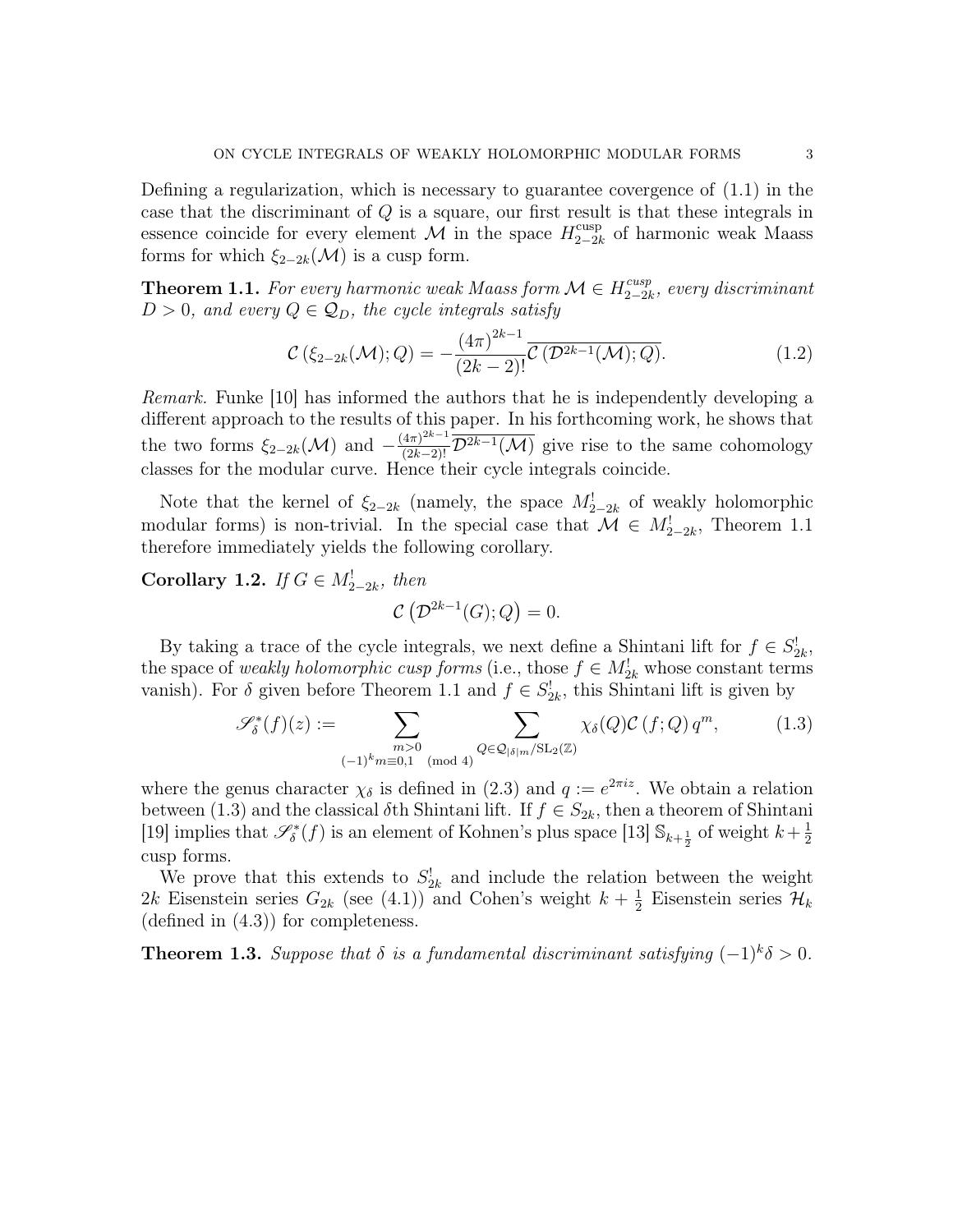- (1) If  $f \in S_{2k}^!$ , then  $\mathscr{S}_{\delta}^*(f) \in \mathbb{S}_{k+\frac{1}{2}}$ .
- (2) If  $\mathcal{M} \in H_{2-2l}^{cusp}$  $_{2-2k}^{cusp}$ , then

$$
\mathcal{S}_{\delta}^{*}\left(\xi_{2-2k}(\mathcal{M})\right) = -\frac{(4\pi)^{2k-1}}{(2k-2)!} \left(\mathcal{S}_{\delta}^{*}\left(\mathcal{D}^{2k-1}(\mathcal{M})\right)\right)^{c},\tag{1.4}
$$

where for  $g \in \mathbb{S}_{k+\frac{1}{2}}$  we use  $g^{c}(z) := \overline{g(-\overline{z})}$  for any function g on the upper half-plane.

(3) If  $\delta = 1$ , then we have

$$
\mathscr{S}_1^* \left( G_{2k}(z) \right) = \frac{1}{2} \zeta \left( 1 - k \right) \mathcal{H}_k(z).
$$

Remarks.

- (1) If  $\delta = 1$ , then (1.4) holds for all harmonic weak Maass forms.
- (2) We expect that a twisted version of Theorem 1.3 (3) holds for general fundamental discriminants  $\delta$  satisfying  $(-1)^{k} \delta > 0$ .
- (3) One can prove that for  $\delta \neq 1$  and  $f \in S_{2k}^!$ , the Shintani lift  $\mathscr{S}_{\delta}^*(f)$  is not influenced by the even periods of f. That is to say, if  $f_1, f_2 \in S^!_{2k}$  have the same odd periods, then  $\mathscr{S}_{\delta}^*(f_1) = \mathscr{S}_{\delta}^*(f_2)$ . Computational evidence further indicates that in this case  $\mathcal{C}(f_1; Q) = \mathcal{C}(f_2; Q)$  for every  $Q \in \mathcal{Q}_D$  and every  $D > 0$ . Since we do not need this for our purposes, we omit the proof here.
- (4) In [11] another geometric extension of the Shintani lift was given, which for Eisenstein series coincides with our definition (1.3). Theorem 1.3 (3) can also directly be concluded from Section 9 of [11].
- (5) The restriction that  $\delta$  is fundamental may be omitted by using the action of the Hecke operators to define the Shintani lift for non-fundamental discriminants, but we do not work out the details here.

The paper is organized as follows. In Section 2, we introduce the regularization necessary to define the cycle integrals for square discriminants and relate the cycle integrals for non-square discriminants to the periods of weakly holomorphic modular forms. In Section 3 we prove Theorem 1.1. Finally, we prove Theorem 1.3 in Section 4.

#### Acknowledgements

The authors thank Jens Funke for helpful discussion.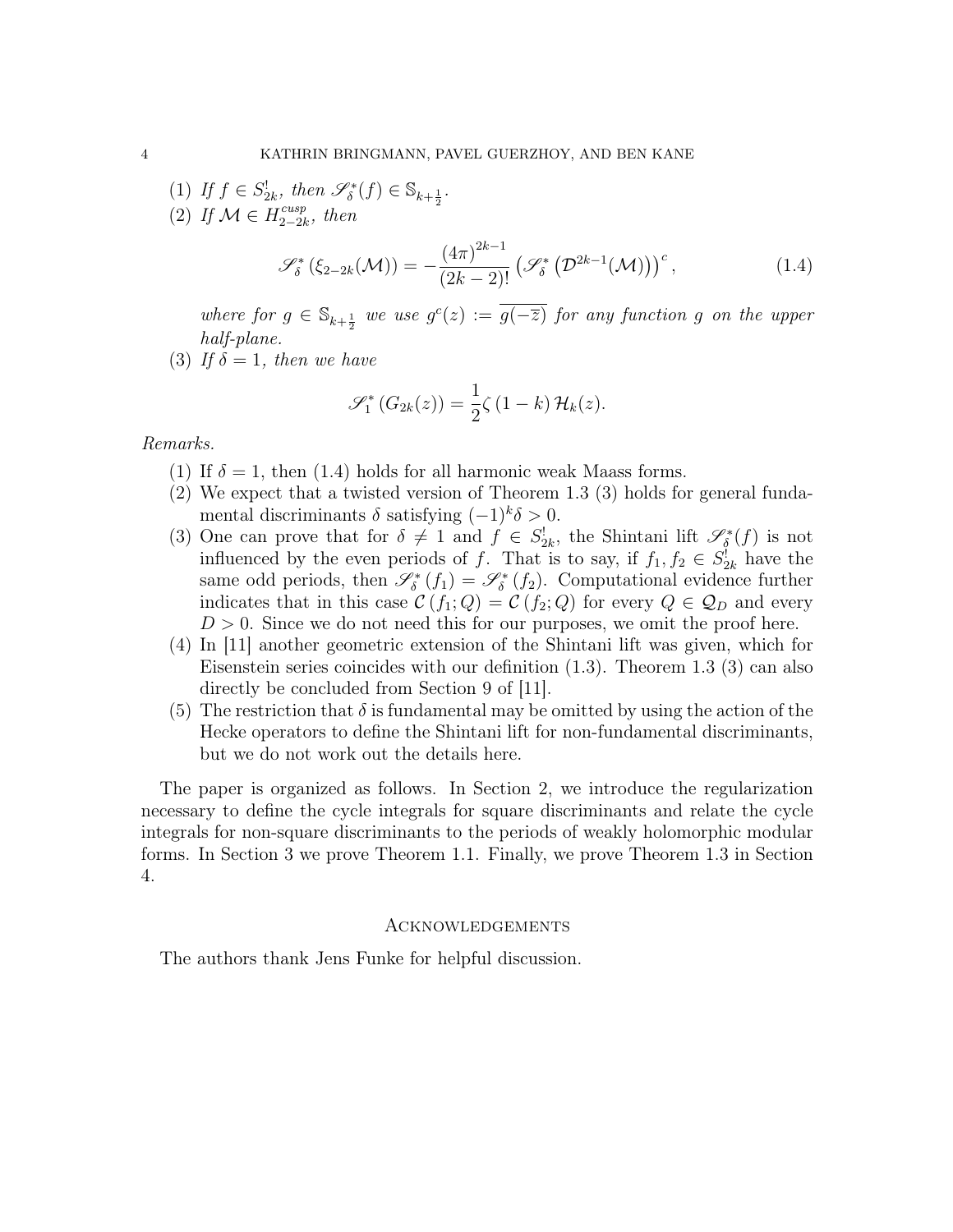### 2. Cycle integrals and periods

In this section, we recall known facts on cycle integrals and periods of weakly holomorphic modular forms and additionally prove a relation between them. The generalization of these definitions to weakly holomorphic modular forms requires a regularized integral defined by the first author, Fricke, and Kent [1]. Assume that  $f : \mathbb{H} \to \mathbb{C}$  is a continuous function and that there exists  $c \in \mathbb{R}^+$  such that f satisfies the growth condition

$$
f(z) = O\left(e^{c \operatorname{Im}(z)}\right) \tag{2.1}
$$

uniformly in Re(z) as Im(z)  $\rightarrow \infty$ . Then, for each  $z_0 \in \mathbb{H}$ , the integral

$$
\int_{z_0}^{i\infty} e^{uiw} f(w) \ dw
$$

(where the path of integration lies within a vertical strip) is convergent for  $u \in \mathbb{C}$ with  $\text{Re}(u) \gg 0$ . If this integral has an analytic continuation to  $u = 0$ , then the regularized integral of f is given by

$$
R. \int_{z_0}^{i\infty} f(w) \ dw := \left[ \int_{z_0}^{i\infty} e^{uiw} f(w) \ dw \right]_{u=0},
$$

where the right-hand side means that we take the value at  $u = 0$  of the analytic continuation of the integral. We similarly define integrals at other cusps a. Specifically, suppose that  $\mathfrak{a} = \sigma_{\mathfrak{a}}(i\infty)$  for a scaling matrix  $\sigma_{\mathfrak{a}} \in SL_2(\mathbb{Z})$ . If  $f(\sigma_{\mathfrak{a}}z)$  satisfies  $(2.1)$ , then we use the regularization

$$
R. \int_{z_0}^{\mathfrak{a}} f(w) \ dw := R. \int_{\sigma_{\mathfrak{a}}^{-1} z_0}^{\infty} f \big|_{2} \sigma_a(w) \ dw.
$$

For cusps  $a, b$ , we set

$$
R. \int_{\mathfrak{a}}^{\mathfrak{b}} f(w) \, dw := R. \int_{z_0}^{\mathfrak{b}} f(w) \, dw + R. \int_{\mathfrak{a}}^{z_0} f(w) \, dw \tag{2.2}
$$

for any  $z_0 \in \mathbb{H}$ . It is not hard to see that this integral is independent of  $z_0 \in \mathbb{H}$ .

This regularization can be used to generalize the classical definition of periods of cusp forms. To be more precise, the *nth periods*  $(n \in \mathbb{N}_0)$  for weakly holomorphic cusp forms  $f \in S_{2k}^!$  (those weakly holomorphic modular forms whose constant terms vanish) are given by

$$
r_n(f) := R. \int_0^\infty f(it) t^n dt,
$$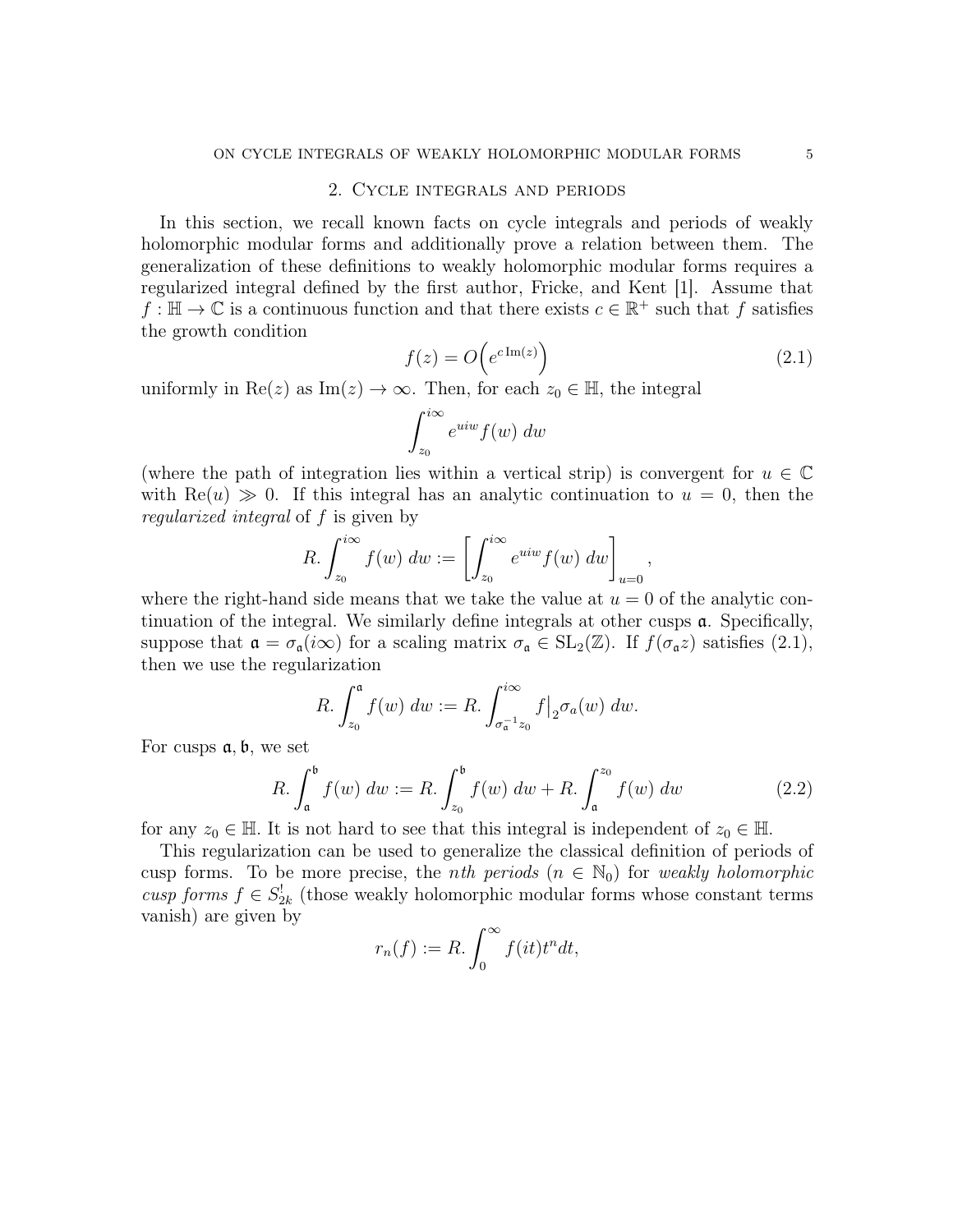which may be packaged into *period polynomials* 

$$
r(f;z) := \sum_{n=0}^{2k-2} i^{-n+1} {2k-2 \choose n} r_n(f) z^{k-2-n}.
$$

The first two authors, Kent, and Ono (see  $(1.7)$  and  $(1.9)$  of [3]) proved that the period polynomials of  $f(z) = \sum_{n \in \mathbb{Z}} a_n q^n \in S_{2k}^!$  are constant multiples of the error to modularity under  $S := \begin{pmatrix} 0 & -1 \\ 1 & 0 \end{pmatrix}$  of the *(holomorphic) Eichler integrals* 

$$
\mathcal{E}_f(z) := \sum_{n \in \mathbb{Z} \setminus \{0\}} \frac{a_n}{n^{2k-1}} q^n.
$$

For  $t_0 > 0$ ,  $c \in \mathbb{Z}$ , and  $d \in \mathbb{N}$ , we also require the twisted L-series

$$
L_f^*\left(\zeta_c^d, s\right) := \sum_{m \ge m_0} \frac{a_f(m)\zeta_c^{dm} \Gamma(s, 2\pi mt_0)}{(2\pi m)^s} + i^k c^{k-2s} \sum_{m \ge m_0} \frac{a_f(m)\zeta_c^{-am} \Gamma\left(k-s, \frac{2\pi m}{c^2 t_0}\right)}{(2\pi m)^{k-s}}.
$$

Here for  $y > 0$ ,  $\Gamma(s, y) := \int_y^{\infty} t^{s-1} e^{-t} dt$  is the *incomplete*  $\Gamma$ -*function*, and the definition can be shown to be independent of the choice of  $t_0$ .

Before clarifying the role played by the above regularization if the discriminant is a square, we formally define the cycle integrals given in (1.1). For each non-square discriminant  $D > 0$ , denote the set of integral binary quadratic forms of discriminant D by  $\mathcal{Q}_D$ . If D is not a square, then the (infinite cyclic) group of automorphs of an indefinite binary quadratic form  $Q = [a, b, c] \in \mathcal{Q}_D$  is defined by

$$
g_Q := \begin{pmatrix} \frac{t+bu}{2} & cu \\ -au & \frac{t-bu}{2} \end{pmatrix},
$$

where  $(t, u)$  is the smallest positive solution to the Pell equation  $t^2 - Du^2 = 4$  (the automorphs are trivial if  $D$  is a square, and we let  $g_Q$  be the identity in this case). For  $a \neq 0$  (resp.  $a = 0$ ), let  $S_Q$  be the oriented semicircle (resp. vertical line) given by

$$
a |z|^2 + bx + c = 0
$$

directed counterclockwise if  $a > 0$ , clockwise if  $a < 0$ , and up from the real axis if  $a = 0$ . Note that  $\frac{dz}{Q(z,1)}$  is an invariant measure on  $S_Q$ . Since every  $Q \in \mathcal{Q}_D$  is modular of weight  $-2$  for  $\Gamma_Q := \langle g_Q \rangle$ , for  $\kappa \in \mathbb{Z}$  it is natural to integrate the product of  $Q(z, 1)^{\kappa-1}$  times functions F satisfying weight  $2\kappa \in 2\mathbb{Z}$  modularity on  $\Gamma_Q$  along  $\Gamma_Q \backslash S_Q$ . Hence, for  $z \in S_Q$ , we define  $C_Q$  to be the directed arc from z to  $g_Qz$  along  $S_Q$  if D is non-square and  $C_Q := S_Q$  if D is a square. As in Lemma 6 of [8], one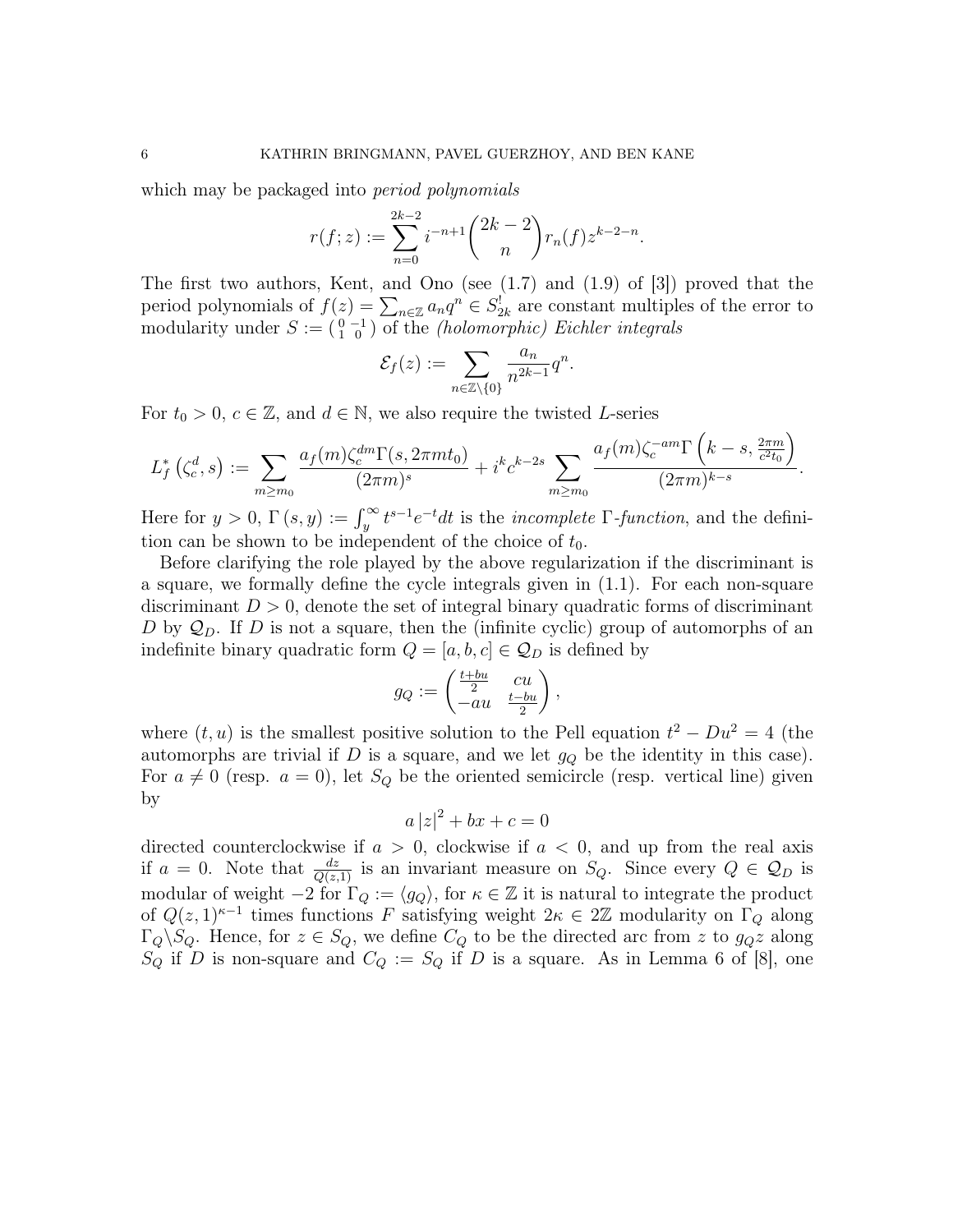concludes that the cycle integral in (1.1) is well-defined for any continuous function F satisfying weight  $2k \in \mathbb{Z}$  modularity on  $\Gamma_Q$  for which the integral converges.

More generally, in the case of convergence, we extend the definition of the cycle integrals in (1.1) by

$$
\mathcal{C}(F;Q) := R. \int_{C_Q} F(z)Q(z,1)^{k-1}dz.
$$

In particular, this is necessary for square  $D$  whenever  $F$  does not decay towards the cusps. Hence this regularization allows one to take cycle integrals of harmonic weak *Maass forms.* Denoting the weight  $2 - 2k$  hyperbolic Laplacian by

$$
\Delta_{2-2k} := -y^2 \left( \frac{\partial^2}{\partial x^2} + \frac{\partial^2}{\partial y^2} \right) + i(2 - 2k)y \left( \frac{\partial}{\partial x} + i \frac{\partial}{\partial y} \right),
$$

these are functions  $\mathcal{M} : \mathbb{H} \to \mathbb{C}$  satisfying:

- (i)  $\mathcal{M}|_{2-2k} \gamma = \mathcal{M}$  for all  $\gamma \in SL_2(\mathbb{Z}),$
- (ii)  $\Delta_{2-2k}(\mathcal{M})=0,$
- (iii) M has at most linear exponential growth at  $i\infty$ .

The subspace of harmonic weak Maass forms M for which  $\xi_{2-2k}(\mathcal{M})$  is a cusp form is denoted by  $H_{2-2l}^{\text{cusp}}$ <sup>cusp</sup><sub>2−2k</sub>. We aim to compare the cycle integrals of the weakly holomorphic modular forms  $\mathcal{C}\left(\xi_{2-2k}\left(\mathcal{M}\right);Q\right)$  and  $\overline{\mathcal{C}\left(\mathcal{D}^{2k-1}\left(\mathcal{M}\right);Q\right)}$  for  $\mathcal{M}\in H_{2-2k}^{\text{cusp}}$  $_{2-2k}$ .

Having established the definition of cycle integrals for weakly holomorphic modular forms, we have almost all of the notation required for the definition of the Shintani lift (1.3). To complete the definition, recall that for every pair of discriminants  $D_1$ and  $D_2$ , the corresponding *genus character* (for example, see pp. 59–62 of [20]) of a binary quadratic form  $Q(X,Y) = [a, b, c] (X,Y) := aX^2 + bXY + cY^2 \in \mathcal{Q}_{D_1D_2}$  is given by

$$
\chi_{D_1}(Q) := \begin{cases} \left(\frac{D_1}{r}\right) & \text{if } (a, b, c, D_1) = 1 \text{ and } Q \text{ represents } r \text{ with } (r, D_1) = 1, \\ 0 & \text{if } (a, b, c, D_1) > 1. \end{cases} (2.3)
$$

Here  $\left(\frac{D_1}{\cdot}\right)$  denotes the Kronecker character.

We make frequent use of a generalization of Theorem 7 of [15] to include weakly holomorphic modular forms. To state the theorem, we require some notation. A binary quadratic form  $Q = [a, b, c] \in \mathcal{Q}_D$   $(D > 0)$  is called *reduced* if  $a > 0, c > 0$ , and  $b > a+c$ . Let A be an  $SL_2(\mathbb{Z})$ -equivalence class of integral binary quadratic forms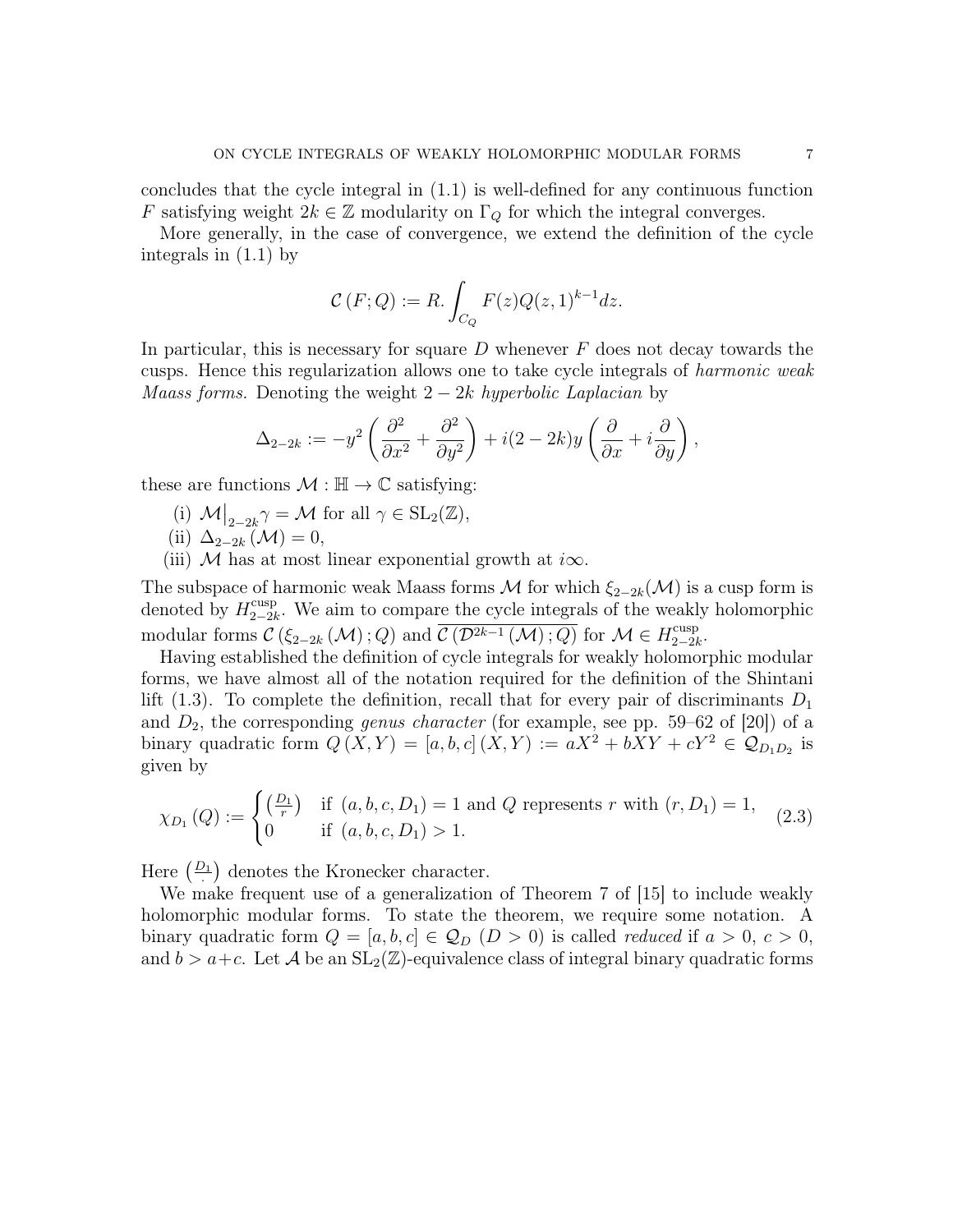of discriminant  $D > 0$ . We enumerate the reduced forms in A by  $Q_0, \ldots, Q_r = Q_0$ , where

$$
Q_j = Q_{j-1} \circ M_j := Q_{j-1} \big|_{-2} M_j,\tag{2.4}
$$

with

$$
M_j := \begin{pmatrix} m_j & 1 \\ -1 & 0 \end{pmatrix} \tag{2.5}
$$

for some integers  $m_j \geq 2$ . Here  $|_{-2}$  is the usual weight  $-2$  slash operator and we use  $Q_{j-1}|_{-2}$  to abbreviate the action on the function  $Q_{j-1}(z, 1)$ . We use the reduced forms to define the polynomial

$$
Q_{k,D,\mathcal{A}}(X) := \sum_{\substack{Q \in \mathcal{A} \\ Q \text{ reduced}}} Q(X, -1)^{k-1} = \sum_{j=1}^r Q_j (X, -1)^{k-1}
$$

and denote the coefficient of  $X^n$  by  $q_{k,D,A}^{(n)}$ . We are now ready to give the relation between cycle integrals and periods, which was shown for cusp forms in [15].

**Theorem 2.1.** For each equivalence class A of binary quadratic forms of non-square discriminant containing  $Q \in \mathcal{A}$  and  $f \in S_{2k}^!$ , one has

$$
\mathcal{C}(f;Q) = \sum_{n=0}^{2k-2} i^{-n+1} q_{k,D,A}^{(n)} r_n(f).
$$
 (2.6)

*Proof.* We rewrite the right-hand side of  $(2.6)$ , using the definition of  $r_n$ 

$$
\sum_{n=0}^{2k-2} i^{-n+1} q_{k,D,A}^{(n)} r_n(f) = \sum_{n=0}^{2k-2} (-1)^n q_{k,D,A}^{(n)} R. \int_0^{i\infty} f(z) z^n dz
$$
  
=  $R. \int_0^{i\infty} f(z) Q_{k,D,A}(-z) dz = R. \sum_{j=1}^r \int_0^{i\infty} f(z) Q_{j-1}(z, 1)^{k-1} dz.$  (2.7)

On the left-hand side of (2.6), we follow the formal argument at the beginning of the proof in [15] mutatis mutandis to obtain

$$
\mathcal{C}(f;Q) = \sum_{j=1}^{r} \int_{z_0}^{M_j z_0} f(z)Q_{j-1}(z,1)^{k-1} dz.
$$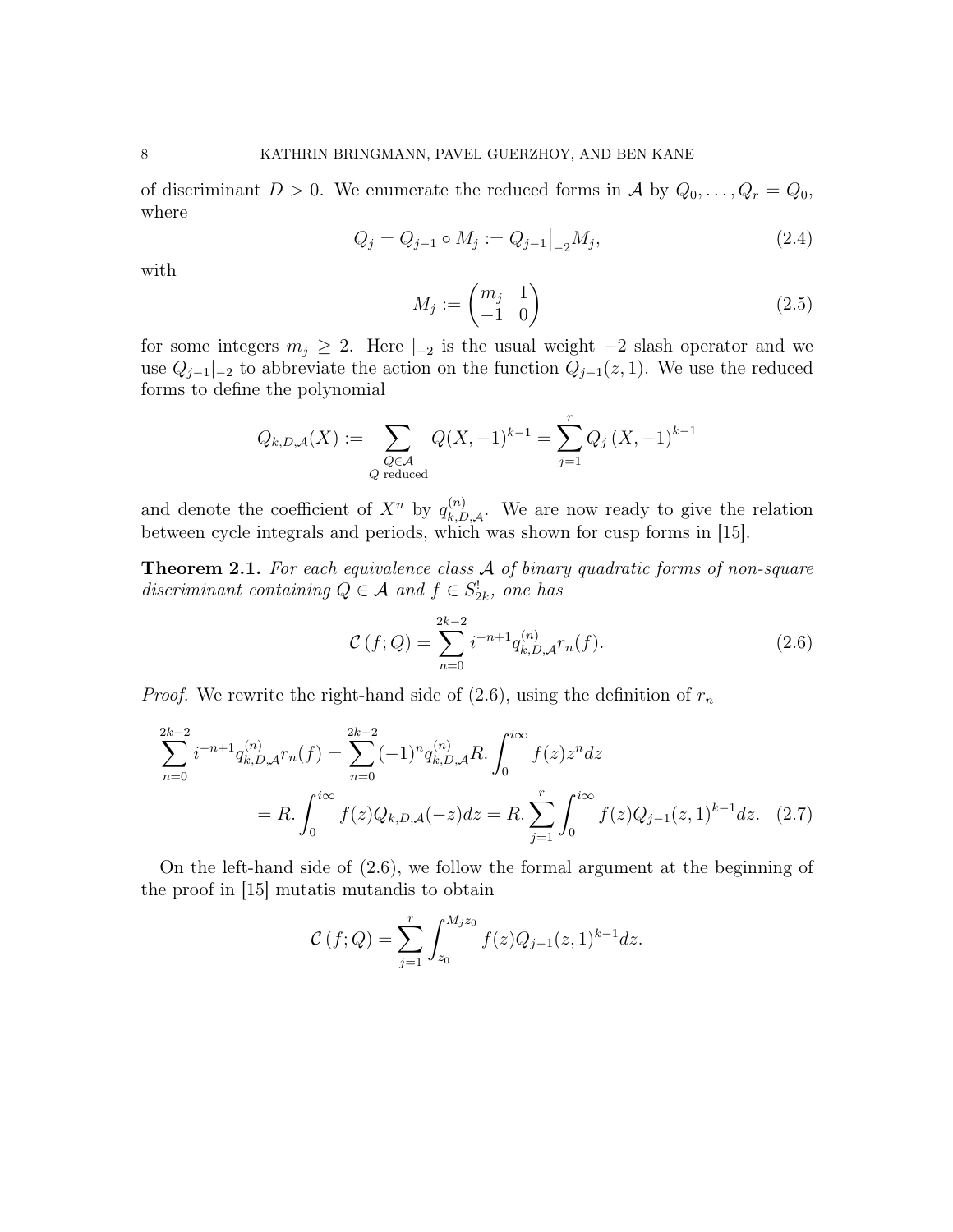However, for every  $z_0 \in \mathbb{H}$ , continuity in u implies that

$$
\left[\sum_{j=1}^{r} \int_{z_0}^{M_j z_0} f(z) e^{u i w} Q_{j-1}(z, 1)^{k-1} dz\right]_{u=0} = \sum_{j=1}^{r} \int_{z_0}^{M_j z_0} f(z) Q_{j-1}(z, 1)^{k-1} dz.
$$
 (2.8)

Since  $\mathcal{C}(f;Q)$  is independent of  $z_0$ , the left-hand side of  $(2.8)$  is hence also independent. We then take  $z_0 \to 0$ , precisely yielding the right-hand side of (2.7).

## 3. Proof of Theorem 1.1

The argument to prove Theorem 1.1 naturally separates for D square and nonsquare. We begin with the case that  $D$  is not a square and first prove the existence of  $\mathcal{M} \in H_{2-2l}^{\text{cusp}}$  $_{2-2k}^{\text{cusp}}$  for which  $(1.2)$  holds.

**Proposition 3.1.** For every  $g \in S_{2k}$ , there exists  $\mathcal{M} \in H_{2-2k}^{cusp}$  $\sum_{2-2k}^{cusp}$  for which  $\xi_{2-2k}(\mathcal{M})=g$ such that for every non-square discriminant D and every  $\ddot{Q} \in \mathcal{Q}_D$ , (1.2) holds.

*Proof.* We may choose  $\mathcal M$  as in the second statement of Theorem 3.1 of [1], namely satisfying

$$
r(\xi_{2-2k}(\mathcal{M}); z) = -\frac{(4\pi)^{2k-1}}{(2k-2)!} \overline{r(\mathcal{D}^{2k-1}(\mathcal{M}); z)}.
$$

By comparing coefficients of  $z^n$ , one obtains

$$
r_n(\xi_{2-2k}(\mathcal{M})) = (-1)^n \frac{(4\pi)^{2k-1}}{(2k-2)!} \overline{r_n(\mathcal{D}^{2k-1}(\mathcal{M}))}.
$$

For every  $Q \in \mathcal{A}$ , we then use Theorem 2.1 to yield

$$
\mathcal{C}\left(\xi_{2-2k}\left(\mathcal{M}\right);Q\right) = \sum_{n=0}^{2k-2} i^{-n+1} q_{k,D,\mathcal{A}}^{(n)} r_n \left(\xi_{2-2k}\left(\mathcal{M}\right)\right)
$$
\n
$$
= \frac{\left(4\pi\right)^{2k-1}}{\left(2k-2\right)!} \sum_{n=0}^{2k-2} i^{n+1} q_{k,D,\mathcal{A}}^{(n)} \overline{r_n \left(\mathcal{D}^{2k-1}\left(\mathcal{M}\right)\right)}
$$
\n
$$
= -\frac{\left(4\pi\right)^{2k-1}}{\left(2k-2\right)!} \sum_{n=0}^{2k-2} i^{-n+1} q_{k,D,\mathcal{A}}^{(n)} r_n \left(\mathcal{D}^{2k-1}\left(\mathcal{M}\right)\right) = -\frac{\left(4\pi\right)^{2k-1}}{\left(2k-2\right)!} \overline{\mathcal{C}\left(\mathcal{D}^{2k-1}\left(\mathcal{M}\right);Q\right)}.
$$

This gives the claim.  $\square$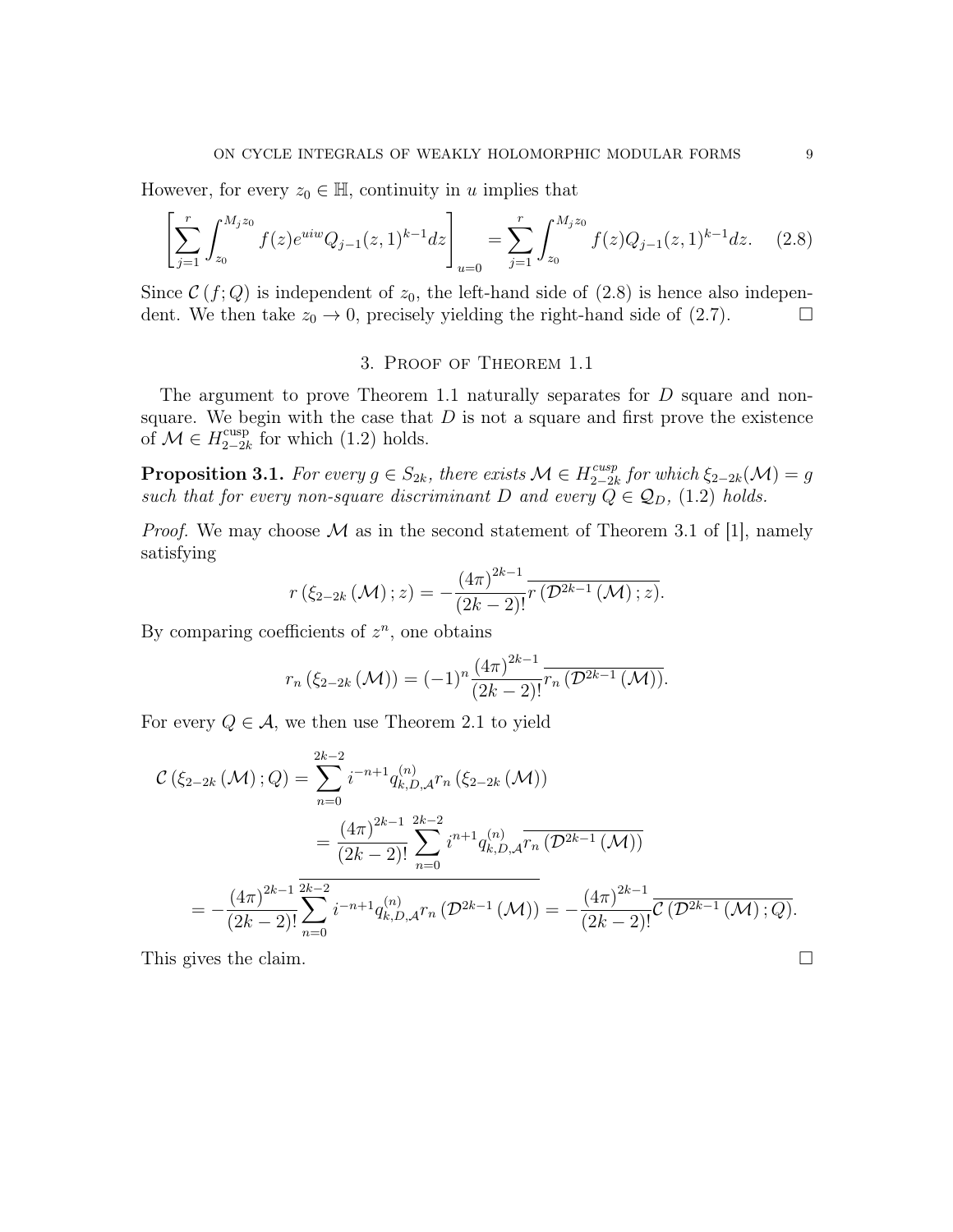Proposition 3.1 shows that (1.2) holds for at least one  $\mathcal{M} \in H^{\text{cusp}}_{2-2k}$  which maps to  $g \in S_{2k}$  under  $\xi_{2-2k}$  and the difference of any two such elements of  $H_{2-2k}^{\text{cusp}}$  $_{2-2k}^{\text{cusp}}$  is weakly holomorphic. To show the non-square case it hence remains to prove Corollary 1.2 for D non-square, which we now state as a separate proposition.

**Proposition 3.2.** If  $G \in M^!_{2-2k}$  and  $Q \in \mathcal{Q}_D$  with D non-square, then  $\mathcal{C}(\mathcal{D}^{2k-1}(G);Q)=0.$ 

Before proving Proposition 3.2, we show a useful lemma.

**Lemma 3.3.** For every  $k \geq 2$  and discriminant  $D > 0$  we have

$$
q_{k,D,\mathcal{A}}^{(0)} = q_{k,D,\mathcal{A}}^{(2k-2)}.
$$
\n(3.1)

*Proof.* Denote the reduced forms  $Q_j = [a_j, b_j, c_j]$  as in (2.4). The leading term of

$$
Q_{k,D}\Big|_{2-2k} \begin{pmatrix} 0 & 1\\ 1 & 0 \end{pmatrix} (X) = \sum_{j=1}^r Q_j (1, -X)^{k-1}
$$

is then

$$
\sum_{j=1}^{r} c_j^{k-1} = q_{k,D,A}^{(2k-2)}.
$$
\n(3.2)

However, since  $Q_j = Q_{j-1} \Big|_{-2} M_j = Q_{j-1} \circ M_j$  by (2.4) (where  $M_j$  is defined in (2.5)), we have

$$
Q_{k,D}\Big|_{2-2k} \begin{pmatrix} 0 & 1 \ 1 & 0 \end{pmatrix} (X) = \sum_{j=1}^{r} Q_{j-1} \circ \begin{pmatrix} m_j & 1 \ -1 & 0 \end{pmatrix} \begin{pmatrix} 1 & 0 \ 0 & -1 \end{pmatrix} \begin{pmatrix} 0 & 1 \ 1 & 0 \end{pmatrix} (X,1)^{k-1}
$$
  
= 
$$
\sum_{j=1}^{r} Q_{j-1} \circ \begin{pmatrix} -1 & m_j \ 0 & -1 \end{pmatrix} (X,1)^{k-1} = \sum_{j=1}^{r} Q_{j-1} (m_j - X, -1)^{k-1}
$$
  
= 
$$
\sum_{j=1}^{r} Q_j (X - m_{j+1}, 1)^{k-1}.
$$

Since translation does not change the leading coefficient, we conclude that the leading coefficient is

$$
\sum_{j=1}^{r} a_j^{k-1} = q_{k,D,A}^{(0)}.
$$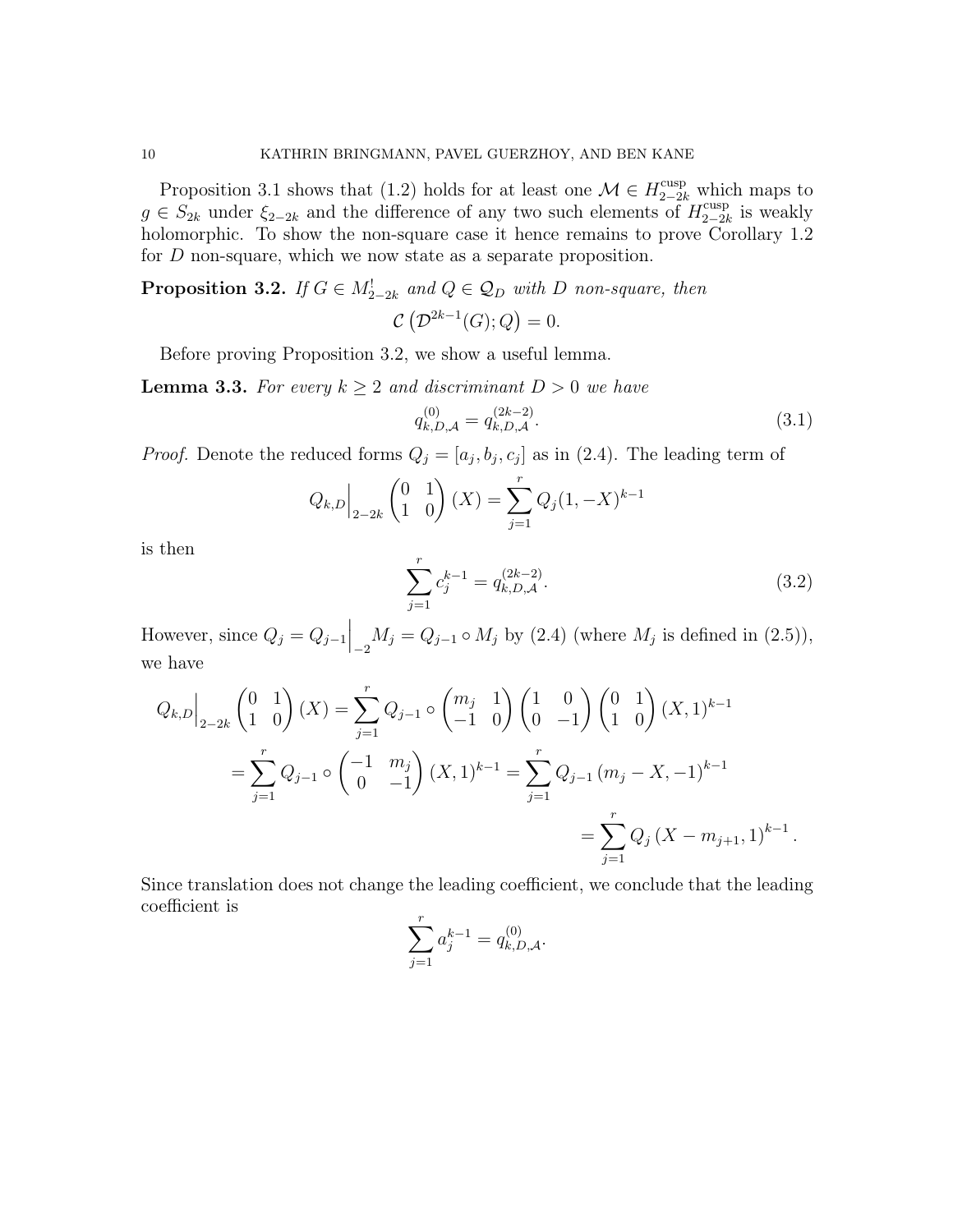Comparing with  $(3.2)$  completes the proof of the lemma.

*Proof of Proposition 3.2.* For weakly holomorphic forms  $f \in \mathcal{D}^{2k-1}(M^!_{2-2k})$ , one may greatly simplify (2.6). In this case,  $r_n(f) = 0$  for  $0 < n < 2k - 2$ . Moreover, it is known [3, 15] that for every  $f \in S_{2k}^!$  one has the relations

$$
i^{-n+1}r_n(f) = (-1)^{n+1}i^{-(2k-2-n)+1}r_{2k-2-n}(f).
$$
 (3.3)

Hence in particular

$$
i^{1}r_{0}(f) = -i^{-(2k-2)+1}r_{2k-2}(f).
$$

Plugging this in, (2.6) becomes

$$
C(f; Q) = ir_0(f) \left( q_{k,D,A}^{(0)} - q_{k,D,A}^{(2k-2)} \right).
$$

We finally use Lemma 3.3 to obtain  $\mathcal{C}(f;Q) = 0$ .

We next consider the square case.

**Proposition 3.4.** If D is a square, then (1.2) holds for every  $\mathcal{M} \in H_{2-2l}^{cusp}$ 2−2k and  $Q \in \mathcal{Q}_D$ .

*Proof.* For the equivalence classes of quadratic forms of discriminant  $D$ , we may take as a set of representatives (cf. Lemma 3.31 and Lemma 3.32 of [16] for a modern version of Gauss's theory [12])

$$
\left\{ \left[0, \sqrt{D}, c\right] \Big| 0 \le c < \sqrt{D} \right\}.
$$

We hence have

$$
\mathcal{C}\left(\xi_{2-2k}\left(\mathcal{M}\right);Q\right) = R.\int_{-\frac{c}{\sqrt{D}}}^{i\infty} \xi_{2-2k}\left(\mathcal{M}\right)\left(z\right)\left(\sqrt{D}z+c\right)^{k-1}dz.
$$
 (3.4)

The right-hand side of (3.4) was evaluated in Theorems 4.2 and 4.3 of [1] as

$$
\begin{split} i^{-k}D^{\frac{k-1}{2}}L^*_{\xi_{2-2k}(\mathcal{M})}&\left(\zeta^{\sqrt{D}}_{-c},k\right)\\ &=-\frac{\left(4\pi\right)^{2k-1}}{\left(2k-2\right)!}i^kD^{\frac{k-1}{2}}\overline{L^*_{\mathcal{D}^{2k-1}(\mathcal{M})}\left(\zeta^{\sqrt{D}}_{-c},k\right)}=-\frac{\left(4\pi\right)^{2k-1}}{\left(2k-2\right)!}\overline{\mathcal{C}\left(\mathcal{D}^{2k-1}(\mathcal{M});Q\right)}, \end{split}
$$

where in the last equality we again use Theorem 4.2 of  $[1]$  and then reverse the argument in  $(3.4)$ .

 $\Box$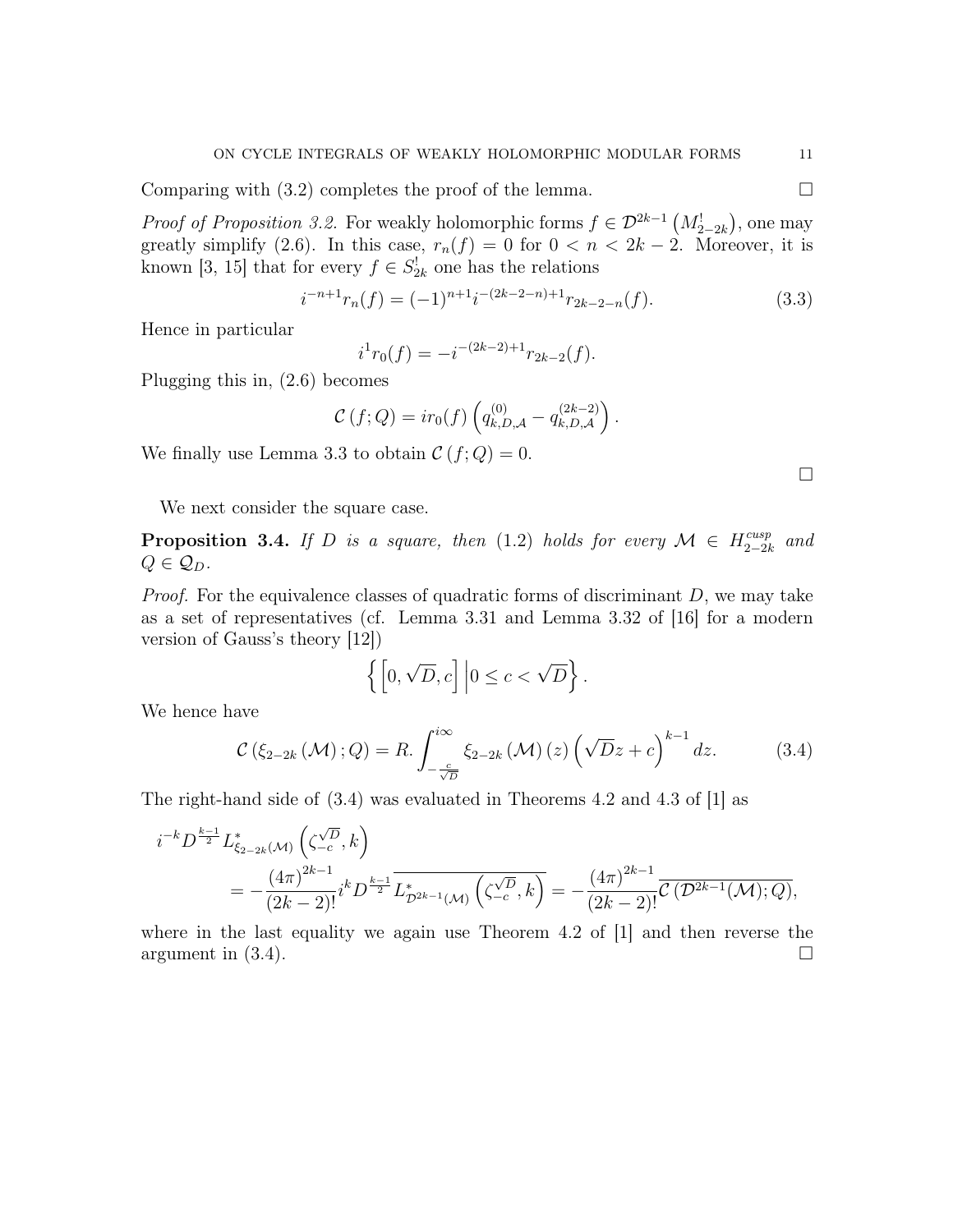### 4. Proof of Theorem 1.3

In this section, we concentrate on the Shintani lifts defined in (1.3). Using Theorem 1.1 to relate the Shintani lift on  $S_{2k}^!$  to the classical Shintani lift on  $S_{2k}$ , in order to compute the Shintani lifts of all weakly holomorphic modular forms, it remains to determine the cycle integrals of the weight 2k Eisenstein series

$$
G_{2k}(z) := -\frac{B_{2k}}{4k} + \sum_{n=1}^{\infty} \sigma_{2k-1}(n) q^n,
$$
\n(4.1)

where  $B_{\ell}$  is the  $\ell$ th Bernoulli number and  $\sigma_s(n) := \sum_{d|n} d^s$ . Kohnen and Zagier (see pages 240–241 of [15]) related the cycle integrals of Eisenstein series to the zeta functions

$$
\zeta_{[Q]}(s) := \sum_{\substack{(m,n) \in \Gamma_Q \backslash \mathbb{Z}^2 \\ Q(m,n) > 0}} Q(m,n)^{-s}.
$$

Note that these series converge for  $\text{Re}(s)$  sufficiently large and are independent of the representatives Q of  $\mathcal{Q}_D/\mathrm{SL}_2(\mathbb{Z})$ . The relation between the cycle integrals of Eisenstein series and  $\zeta_{[Q]}(s)$  is given in the following lemma.

**Lemma 4.1.** For every  $Q \in \mathcal{Q}_D$ , one has

$$
\mathcal{C}(G_{2k};Q) = \frac{1}{2}(-1)^k \zeta_{[Q]}(1-k). \qquad (4.2)
$$

The image of  $G_{2k}$  under  $\mathscr{S}_1^*$  is well-known to be a constant multiple of Cohen's [7] weight  $k+\frac{1}{2}$  $\frac{1}{2}$  Eisenstein series (this statement is essentially contained in [15], but we add the details below for the convenience of the reader)

$$
\mathcal{H}_k(z) := \zeta(1 - 2k) + \sum_{\substack{m \in \mathbb{N} \\ (-1)^k m \equiv 0,1 \pmod{4}}} H\left(k, (-1)^k m\right) q^m, \tag{4.3}
$$

where for  $D = D_0 f^2$  with a fundamental discriminant  $D_0$  and  $f \in \mathbb{N}$  we define  $(\mu)$  is the usual Möbius function)

$$
H(k, D) := L\left(1 - k, \left(\frac{D_0}{\cdot}\right)\right) \sum_{d \mid f} \mu(d) \left(\frac{D_0}{d}\right) d^{k-1} \sigma_{2k-1}\left(\frac{f}{d}\right).
$$

Combining the fact that  $G_{2k}$  maps to a modular form under  $\mathscr{S}_1^*$  with Theorem 2.1, we are able to prove that the Shintani lift (1.3) maps weakly holomorphic modular forms to modular forms.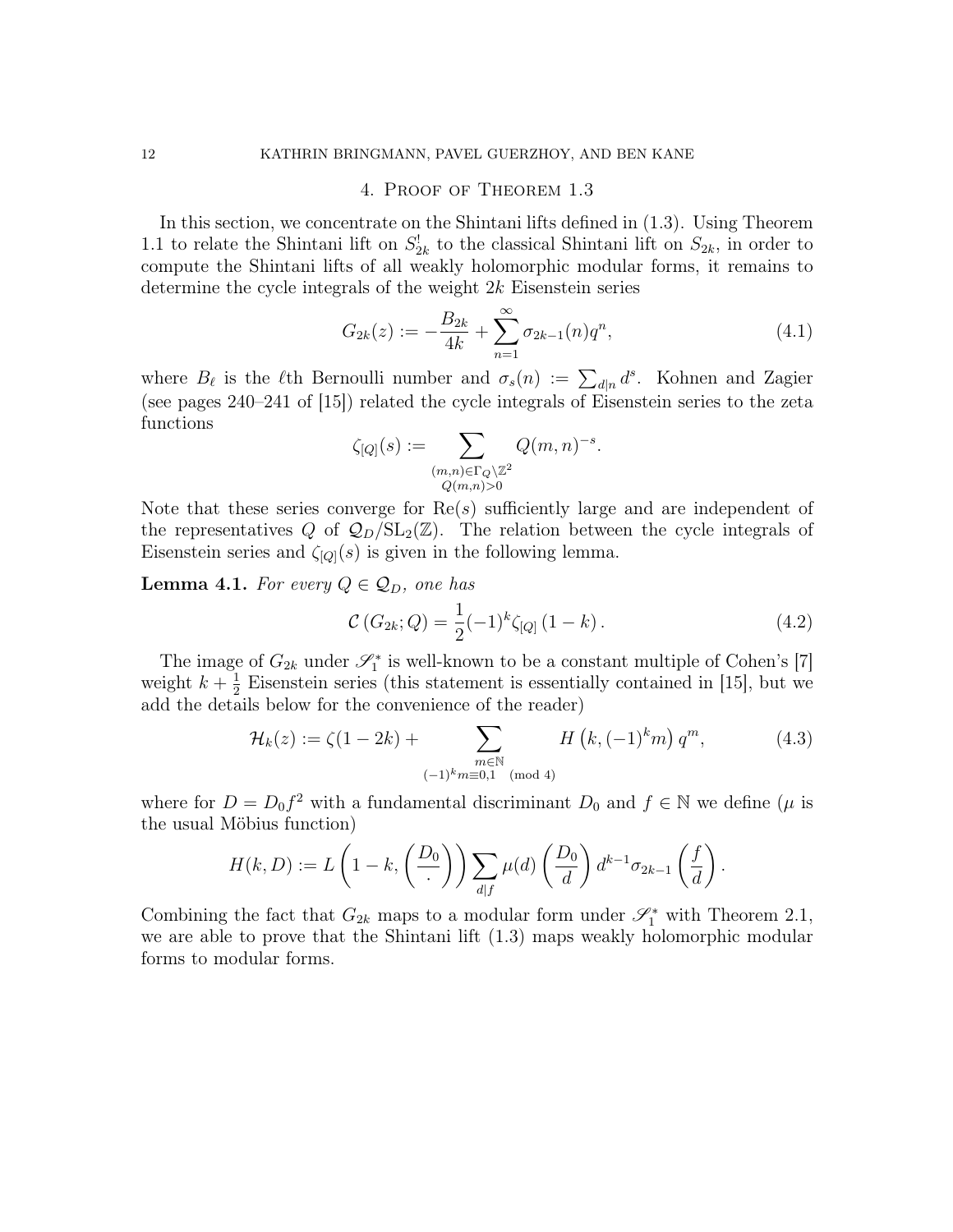Proof of Theorem 1.3. Using Theorem 1.1 termwise immediately implies that (1.4) holds for every  $\mathcal{M} \in H_{2-2l}^{\text{cusp}}$  $_{2-2k}^{cusp}$ , yielding  $(2)$ .

Since  $\xi_{2-2k}$  is surjective [4] and  $g^c$  is a cusp form if g is a cusp form, (1) then follows from (2) and the classical results of Shintani [19] for cusp forms.

In order to prove (3), we use the following identity of Siegel [21]:

$$
\sum_{Q \in \mathcal{Q}_D / SL_2(\mathbb{Z})} \zeta_{[Q]}(1-k) = \zeta(1-k)H(k,D).
$$

Combining this with Lemma 4.1 and noting that  $\chi_1(Q) = 1$  for every Q yields the third statement of the theorem.

### **REFERENCES**

- [1] K. Bringmann, K. Fricke, and Z. Kent, Special L-values and periods of weakly holomorphic modualr forms, Proc. Amer. Math. Soc., accepted for publication.
- [2] K. Bringmann, P. Guerzhoy, and B. Kane, Shintani lifts and fractional derivatives for harmonic weak Maass forms, Adv. Math., accepted for publication.
- [3] K. Bringmann, P. Guerzhoy, Z. Kent, and K. Ono, *Eichler-Shimura theory for mock modular* forms, Math. Ann. 355 (2013), 1085–1121.
- [4] J. Bruinier and J. Funke, On two geometric theta lifts, Duke Math. J.  $125$  (2004), no. 1, 45–90.
- [5] J. Bruinier and K. Ono, Algebraic formulas for the coefficients of half-integral weight harmonic weak Maass forms, Adv. Math. **246** (2013), 198-219.
- [6] Y. Choie and D. Zagier, Rational period functions for  $PSL_2(\mathbb{Z})$ , in "A Tribute to Emil Grosswald: Number Theory and Related Analysis", Contemporary Math. 143 (1993), 89–107.
- [7] H. Cohen, Sums involving the values at negative integers of L-functions of quadratic characters, Math. Ann. 217 (1975), 271–285.
- [8] W. Duke, Ö. Imamoglu, and Á. Tóth, *Cycle integrals of the j-function and mock modular forms*, Ann. of Math. 173 (2011), 947–981.
- [9] W. Duke, Ö. Imamoglu, and Á. Tóth, Rational period functions and cycle integrals, Abh. Math. Semin. Univ. Hambg. 80 (2010), 255–264.
- [10] J. Funke, Cohomological aspects of weakly holomorphic modular forms, in preparation.
- [11] J. Funke and J. Millson, Spectacle cycles with coefficients and modular forms of half-integral weight in Arithmetic geometry and automorphic forms, Adv. Lect. Math.  $19$  (2011), 91–154.
- [12] C. Gauss, Disquisitiones Arithmeticae, Leipzig, 1801.
- [13] W. Kohnen, *Modular forms of half-integral weight on*  $\Gamma_0(4)$ , Math. Ann. **248** (1980), 249–266.
- [14] W. Kohnen and D. Zagier, Values of L-series of modular forms at the center of the critical strip, Invent. Math. 64 (1981), 175–198.
- [15] W. Kohnen and D. Zagier, Modular forms with rational periods in "Modular Forms," ed. by R. A. Rankin, Ellis Horwood (1984), 197–249.
- [16] F. Lemmermeyer, Binary quadratic forms: An elementary approach to the arithmetic of elliptic and hyperelliptic curves, book to appear in 2014.